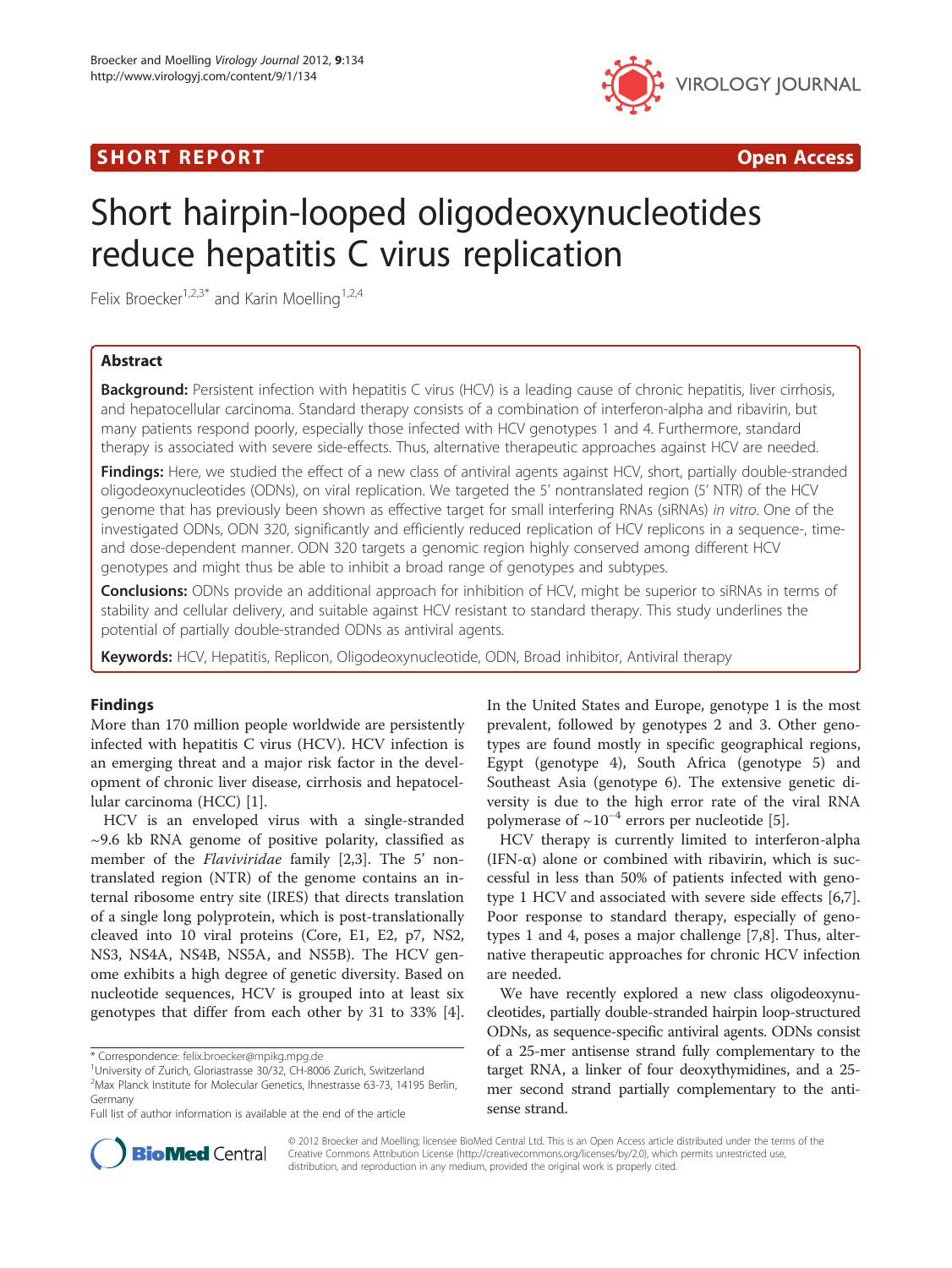<span id="page-1-0"></span>We have demonstrated efficacy of ODNs in vitro against HIV-1 [[9-11](#page-4-0)], herpes simplex virus-1 (HSV-1) [[12\]](#page-4-0) and BK virus (unpublished data), and in vivo against HIV-1 [\[13](#page-4-0)], spleen focus forming virus (SFFV) [[14\]](#page-4-0) and influenza A virus [[15](#page-4-0)]. We showed that ODNs can inhibit HIV-1 replication in humanized HIV-infected SCID mice, and were even able to prevent infection [\[13](#page-4-0)]. ODNs directed against telomerase could reduce tumor formation in mice [[16](#page-4-0)], underlining their broad applicability. We here report that ODNs can also inhibit HCV replication in cell culture.

The sequences of the antisense strands of the ODNs used here were based on known small interfering RNAs (siRNAs) targeting the 5' NTR of the viral genome, that have recently been shown to significantly inhibit HCV replication [[17-19](#page-4-0)]. The ODN sequences are shown in Figure 1A, and their target regions on the HCV 5' NTR, which forms extensive secondary structures, in Figure 1B. As negative control we used a structurally identical ODN without any sequence similarity to the HCV genome (ODN A in Figure 1A). ODNs were protected against nucleases by phosphorothioate modifications at both ends and at the deoxythymidine linker (Figure 1A, stars), as described [[9,20\]](#page-4-0). ODNs were purchased from Integrated DNA Technologies.

To assess antiviral efficacy of anti-HCV ODNs, we used a well-established replicon system,  $I_{389}/NS3-3'$  LucUbiNeo-ET, stably expressed by human hepatoma Huh-7 clone 9b cells, as described [\[21\]](#page-4-0) (Figure 1C). This replicon contains all non-structural HCV genes (3, 4A, 4B, 5A, 5B) necessary for viral replication, under control of the encephalomyocarditis virus (EMCV) IRES, as well as the Core protein, firefly Luciferase (fLuc) and neomycin phosphotransferase (Neo<sup>R</sup>) genes under control of the HCV 5' NTR IRES, and the HCV 3' NTR. Neo<sup>R</sup> confers resistance to G418, which was used to select replicon-containing cells, and fLuc activity was used to quantitate HCV replication, as described [\[21](#page-4-0)] (see experimental strategy in Figure 1C). We used the Dual Luciferase Reporter Assay System (Promega) to determine fLuc activities, according to the manufacturer's recommendations, in a Sirius luminometer (Berthold Detection Systems). Replicon-expressing Huh-7 clone 9b cells were maintained in Dulbecco's Modified Eagle Medium (DMEM) (Invitrogen) supplemented with 10% fetal calf serum (Brunschwig), 100 U/ml penicillin and 100 μg/ml streptomycin (Invitrogen) and 0.5 mg/ml G418 (Life Technologies).

To assess their antiviral effect, we transfected replicon-expressing Huh-7 cells with ODNs in different concentrations. 24 h prior to transfection, freshly passaged cells were resuspended in antibiotics-free DMEM with 10% FCS and transferred into 12-well plates in a volume of 1 ml per well and grown to

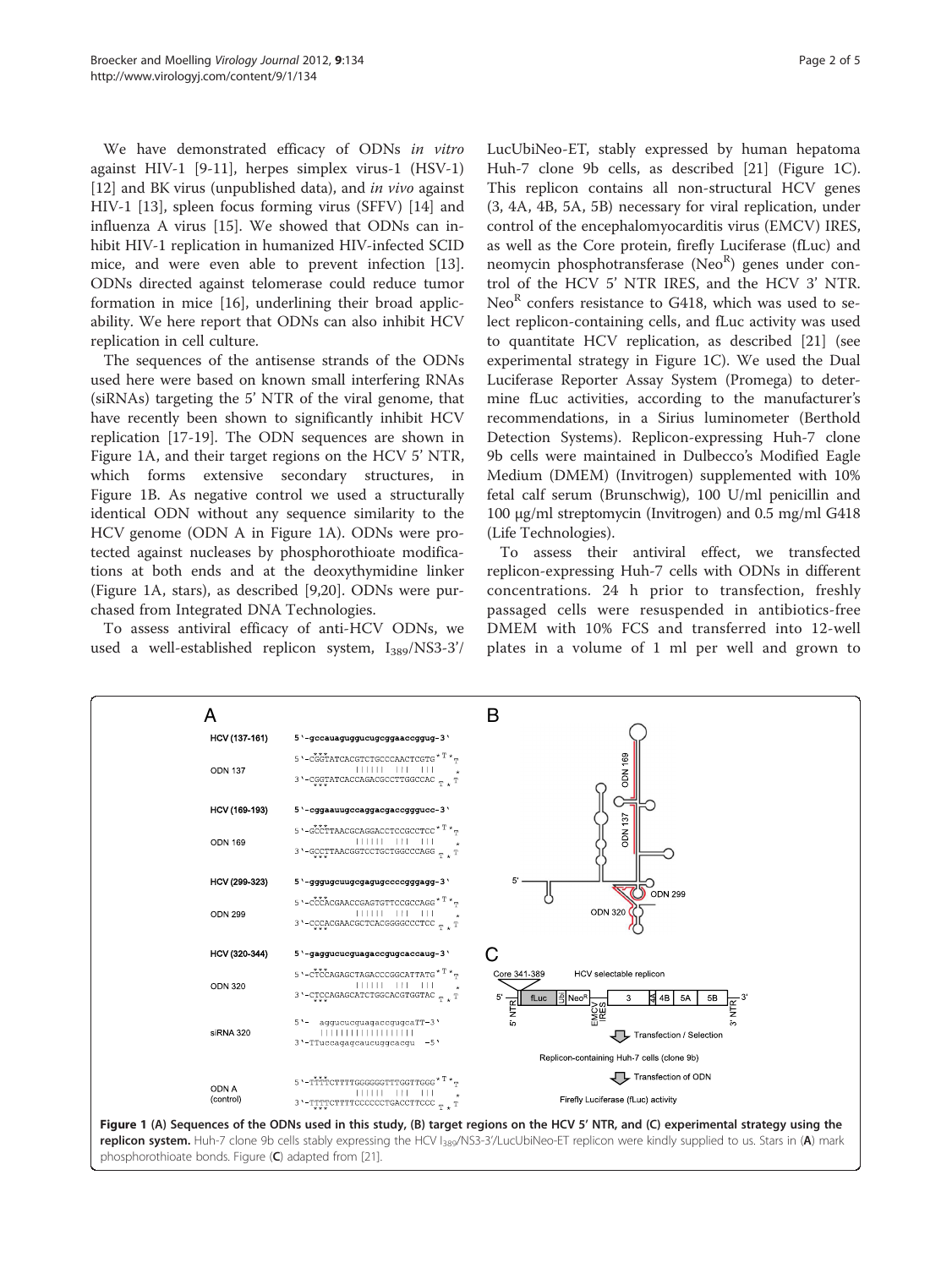<span id="page-2-0"></span>70–90% confluency. We used Lullaby transfection reagent (OZ Biosciences) according to the manufacturer's recommendations.

The transfection efficiency was assessed with a fluorescein isothiocyanate (FITC) labeled ODN A at a concentration of 160 nM. Transfection efficiency was greater than 90% (Figure 2A). We initially screened the four ODNs directed against the HCV genome (Figure [1A\)](#page-1-0) for their efficacy to inhibit HCV replication, as assessed by fLuc reporter activity after cell lysis. All four ODNs at 160 nM inhibited HCV replication within 24 h and, more pronounced, within 48 h (Figure 2B). Since we



indicate mean values ± S.E.M of at least two independent experiments in duplicate. (F) Sequence comparison of the ODN 320 target region in the HCV 5' NTR (bold) and flanking sequences, among genotypes 1 to 6. Accession numbers are [GenBank:AF009606], [GenBank:NC\_009823], [GenBank:NC\_009824], [GenBank:NC\_009825], [GenBank:NC\_009826], [GenBank:NC\_009827] for genotypes 1 through 6. n.d., not determined; n.s., not significant (t-Test).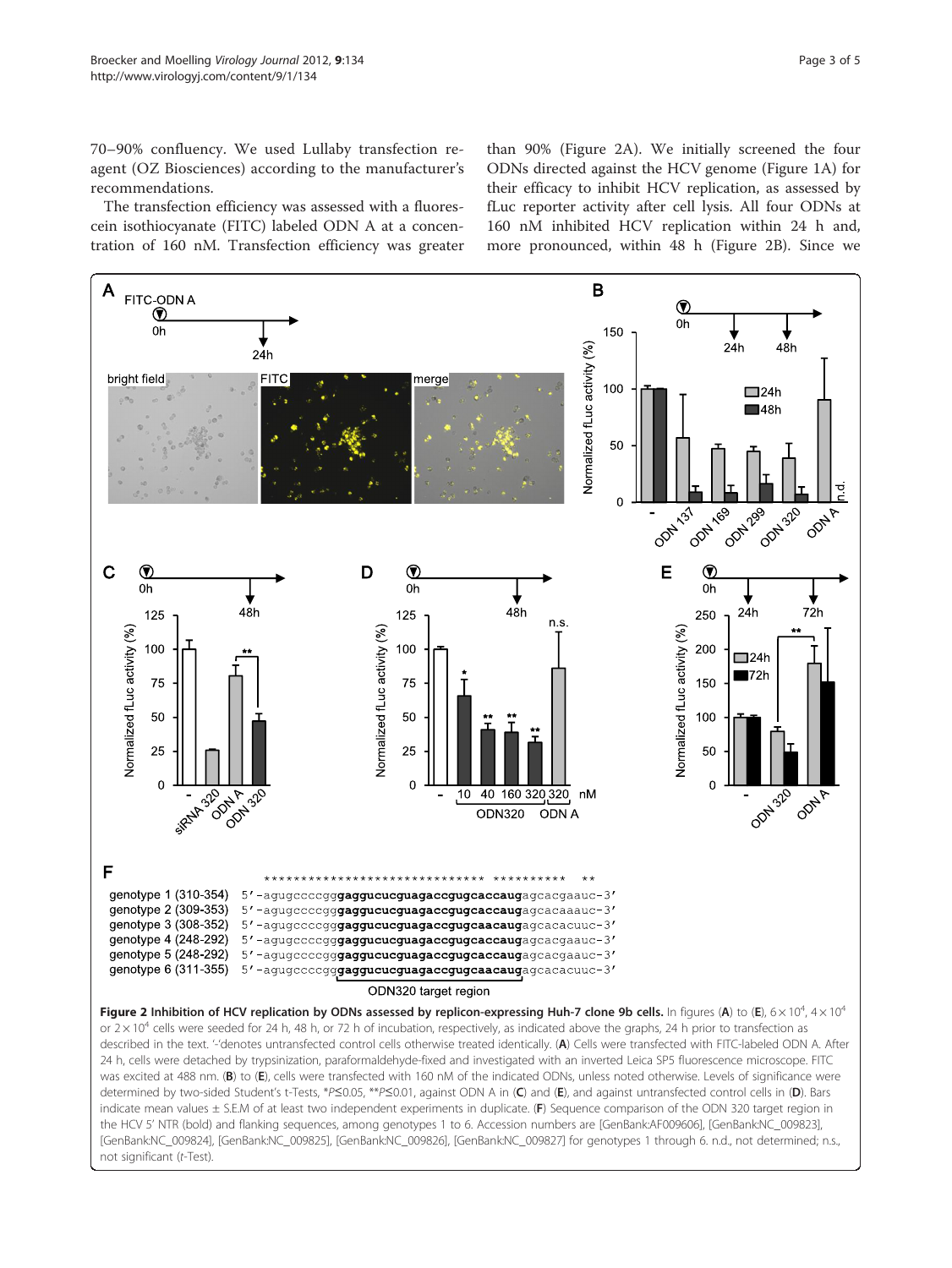noticed that cell growth was inhibited by the transfection procedure in this initial screen, we reduced the amount of Lullaby from 8 μl/ml to 4 μl/ml for the following experiments. When we used the lowered amount of Lullaby, neither cell morphology nor growth was affected, as assessed microscopically and by protein determination of the samples by Bradford assay (Bio-Rad GmbH). Protein contents of cell lysates of transfected vs. untransfected cells were comparable after 24, 48, and 72 h of incubation (data not shown). We concluded that there was little or no cytotoxicity of the transfection procedure using 4 μl/ml of Lullaby.

We chose ODN 320 for further experiments, since it showed the most efficacious inhibition of HCV replication in the initial screening (Figure [2B\)](#page-2-0). fLuc activities were normalized to the protein contents of the respective lysates. ODN 320 at 160 nM reduced HCV replication to 47% after 48 h, with statistical significance  $(P \le 0.01$ , Student's *t*-Test) to control ODN A at the same concentration (Figure [2C\)](#page-2-0). As positive control, we used an siRNA directed against the same target, siRNA 320 (purchased from Dharmacon) (Figure [1A](#page-1-0)), which also reduced HCV replication (Figure [2C](#page-2-0)). Next we assessed dose-dependency of ODN 320, with concentrations ranging from 10 to 320 nM. A dose-dependent inhibition of HCV replication was detected (Figure [2D\)](#page-2-0). At 320 nM, ODN 320 reduced HCV replication to 32%, with statistical significance against untransfected cells (P≤0.01). ODN A at the same concentration did not inhibit HCV replication, demonstrating the sequence-specificity of the approach (Figure [2D](#page-2-0)). To assess short- and longterm effects of ODN 320, we transfected ODN 320 at 160 nM and determined fLuc activities after 24 and 72 h, respectively. ODN 320 inhibited HCV replication within 24 h, with statistical significance (P≤0.01 compared to ODN A) and, more pronounced, within 72 h (Figure [2E\)](#page-2-0).

Due to the high genomic diversity of HCV, a conserved target sequence of the ODN is important to guarantee efficacy against different genotypes and subtypes. Thus we assessed the sequence diversity of the ODN 320 target region, nucleotides 320–344 on the viral genome, by comparing sequences of HCV genomes of strains 1 to 6. Remarkably, the target for ODN 320 is highly conserved among genotypes (Figure [2F](#page-2-0)). Only one C-to-A mutation was detected within this region in genotypes 3 and 6. Since one mismatch is likely tolerated, ODN 320 is an antiviral agent that is potentially efficacious against all genotypes of HCV. The replicon used in this study is based on the sequence of HCV genotype 1 subtype b [[21\]](#page-4-0). Future investigations should aim to assess whether ODN 320 is indeed efficacious against other genotypes as well. Otherwise the ODN 320 can be modified to fully match the sequence.

HCV mainly replicates in the cytosol of hepatocytes, and liver-specific in vivo delivery of therapeutic nucleic acids is needed for their administration in conceivable therapeutic doses [\[22](#page-4-0)]. In recent years, promising advances in the liver-specific delivery of siRNAs have been made, using for instance modifications with lipophilic molecules such as cholesterol, bile-salt derivatives, fatty acids, or vitamin E, which promote binding to lipoproteins and internalization by lipoprotein receptors on liver cells (reviewed in [[22\]](#page-4-0)). These approaches might well be suitable for the delivery of ODNs as well, since they are biochemically and structurally highly related to siRNA duplexes [\[23](#page-4-0)].

Here we are demonstrating that a new class of oligodeoxynucleotides, partially double-stranded ODNs with one strand completely complementary to the target RNA, can reduce HCV replication in vitro. The results are consistent with previous studies reporting that ODNs have an antiviral effect against HIV-1, SFFV, influenza A virus, HSV-1 [\[9](#page-4-0)-[15\]](#page-4-0), and BK virus (unpublished data). The modes of action of ODNs in this study may include steric hindrance of ribosomes and creating a substrate for cellular RNases H, comparable to singlestranded antisense DNA molecules [[24\]](#page-4-0). It was recently shown that the effect of ODNs is partially dependent on cellular RNases H [[25\]](#page-4-0). Also, the mechanism of action is reminiscent of the siRNA machinery. The effect of siR-NAs is mediated by Argonaute proteins, which have an RNase H-like structure [\[23\]](#page-4-0). However, in comparison with siRNAs, ODNs are superior in terms of stability, due to higher nuclease resistance [[20,25](#page-4-0)], as well as cellular delivery (unpublished observation). ODNs are especially suitable to target drug-resistant virus variants, through selection of highly conserved target regions. For instance, it has been shown that an ODN directed against a conserved region of the HIV-1 genome efficiently abrogated infectivity even of drug-resistant HIV-1 isolates [[11](#page-4-0)]. ODN 320 studied herein targets a highly conserved region in the otherwise highly variable HCV genome [\[4](#page-4-0)] (Figure [2F](#page-2-0)). Thus, ODN 320 may be suitable as antiviral agent against different strains of HCV, including those resistant to standard therapy, especially genotypes 1 and 4 [[7,8\]](#page-4-0). Overall, this study underlines the potential of partially double-stranded ODNs as antiviral agents.

#### Abbreviations

DMEM: Dulbecco's Modified Eagle Medium; EMCV: encephalomyocarditis virus; FCS: fetal calf serum; FITC: fluorescein isothiocyanate; fLuc: firefly Luciferase; HCC: hepatocellular carcinoma; HCV: hepatitis C virus; HSV-1: herpes simplex virus-1; HIV-1: human immunodeficiency virus-1; IFN-α: interferon-alpha; IRES: internal ribosome entry site; Neo<sup>R</sup>: neomycin phosphotransferase; n.d.: not determined; n.s.: not significant; NTR: nontranslated region; ODN: oligodeoxynucleotide; RNase H: ribonuclease H; S.E.M: standard error of the mean; siRNA: small interfering RNA; SFFV: spleen focus forming virus.